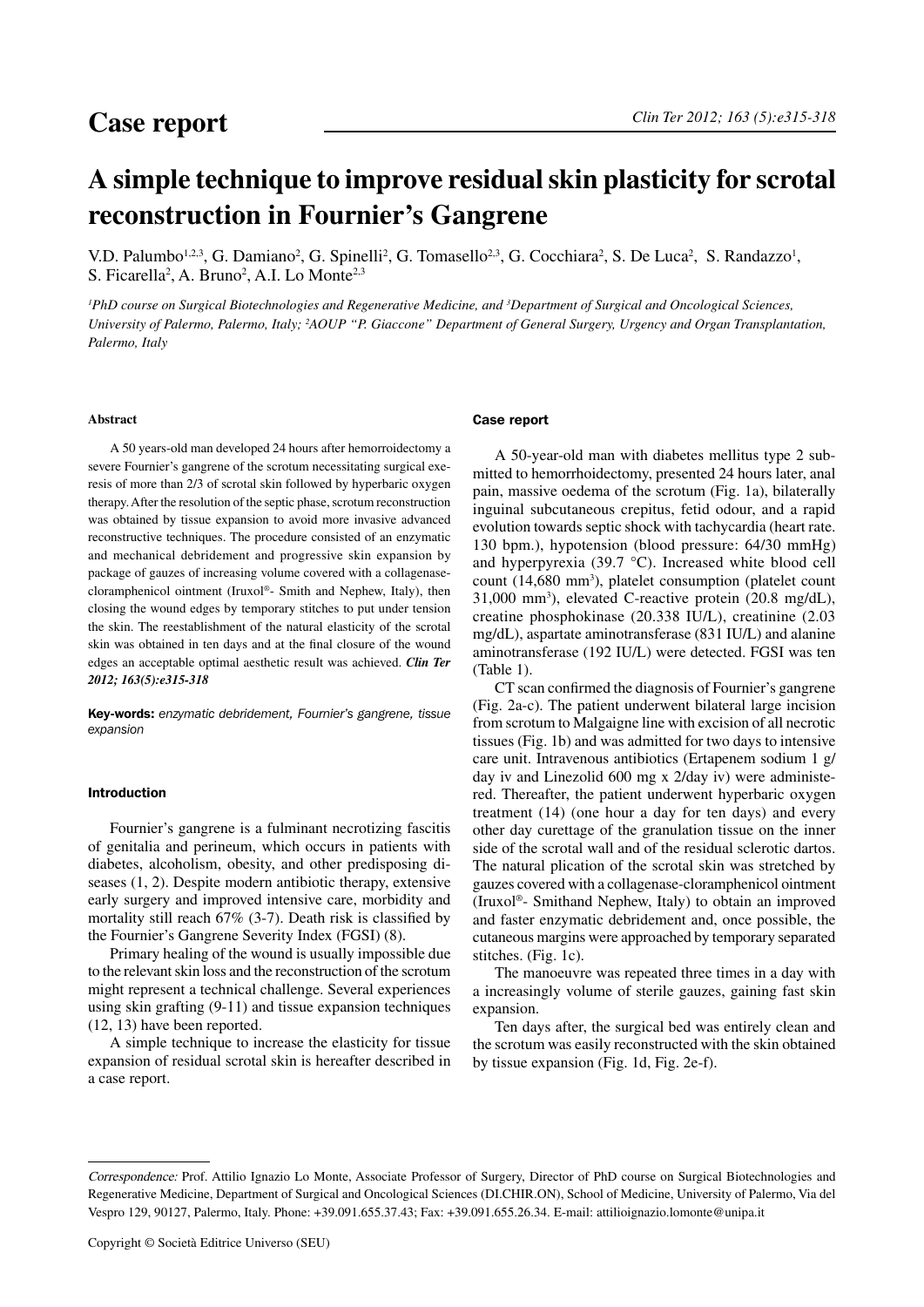*Table 1. Fournier's gangrene severity index (FGSI)in our patient.*

| <b>Physiological Variable</b>                             | <b>Values</b> | Point assigned |
|-----------------------------------------------------------|---------------|----------------|
| Temperature (°C)                                          | 38.5          | $+1$           |
| Heart rate (beats per minute)                             | 120           | $+2$           |
| Respiration rate (breaths per minute)                     | 34            | $+1$           |
| Serum sodium (mmol/l)                                     | 133           | 0              |
| Serum potassium (mmol/l)                                  | 3.16          | $+1$           |
| Serum creatinine (mg/100 ml, x 2 for acute renal failure) | 2.03.2.1      | 3              |
| Hematocrit (%)                                            | 31.4          | 0              |
| White blood count (cells/mm <sup>3</sup> x 1,000)         | 14.68         | 0              |
| Serum bicarbonate (venous, mmol/l)                        | 18            | $+2$           |
| Total                                                     |               | 10             |



Fig. 1. Pre-surgical testes (a) and residual margins of scrotal skin (b). Enzymatic and mechanical debridement, package with soaked gauzes and skin margins temporarily grossly approached (c). Final scrotal suture after ten days. The skin is evidently stretched with disappearance of scrotal plications (d). Reconstructed scrotal bag two (e) and six months (f) from surgical treatment.

An acceptable cosmetic result was confirmed at two (Fig.1e) and six months (Fig. 1f).

## **Discussion**

Metabolic status at presentation is an important prognostic factor in Fournier's gangrene, requiring an immediate multidisciplinary treatment. In Laor's study (7) the mean FGSI value for survivors was 6.9 and 13.5 for non-survivors and the difference was statistically significant. They found that patients with a FGSI score >9 had a 75% probability of death, and patients with a score of ≤9 presented the 78% of probability of survival.

The key of survival, however, is a prompt and aggressive surgical intervention removing the devitalized tissue in order to reduce the anaerobiosis state eliminating the progress of infection and the systemic effects of necrosis. The spread of infection still causes a high mortality (5). The surgical debridement of necrotic tissue must be repeated until the wound bed is clean and healthy (15). Unfortunately the chronic inflammation with abnormal deposit of fibrin and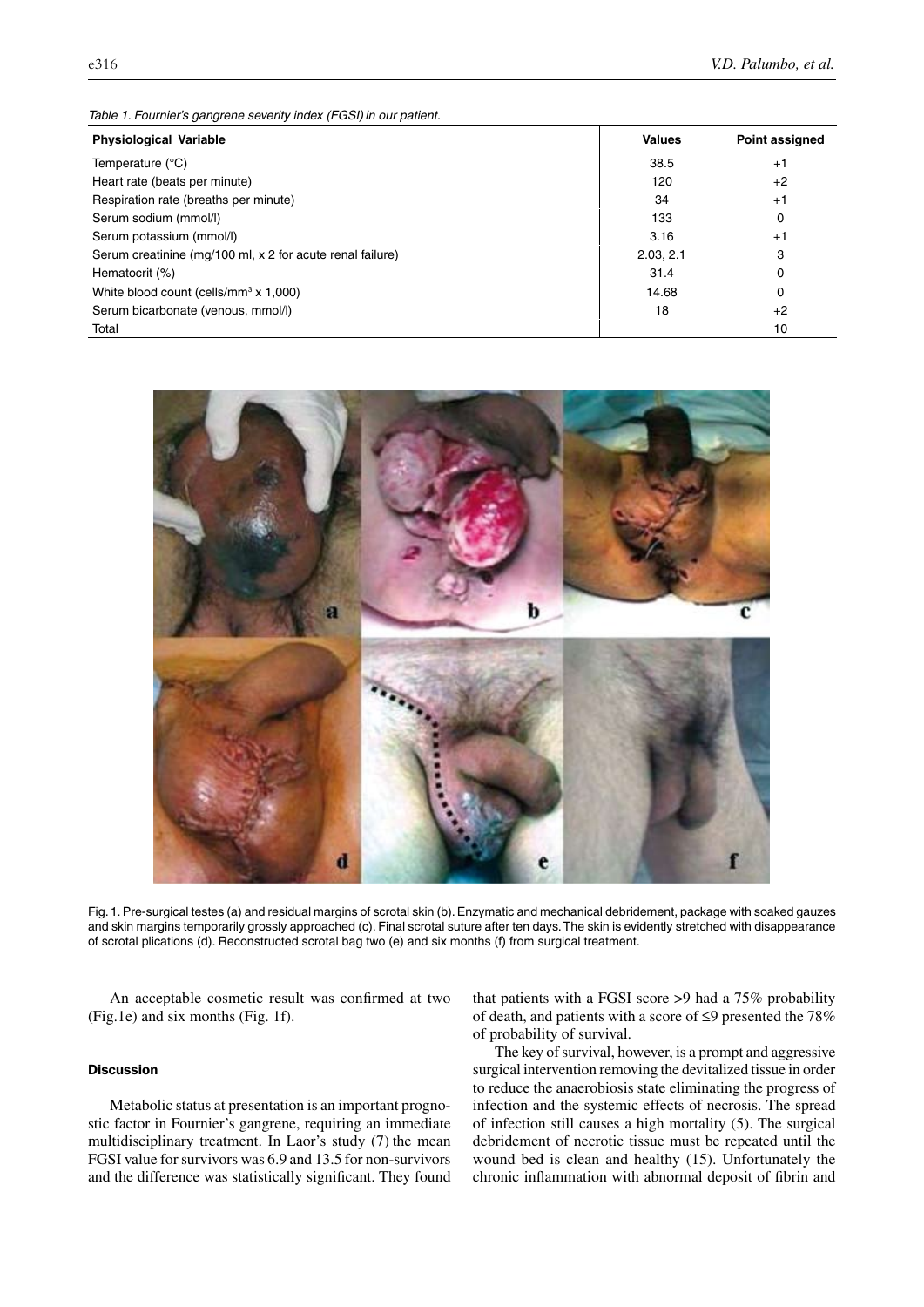



Fig. 2. CT scan before (a,b,c) and after (d,e,f) surgery.

the hyaline degeneration of residual dartos, inevitably reduce the possibility of approaching the wound edges, above all after an extensive skin resection. The biomechanical benefits provided by mechanical creep-of acute tissue expansion depend on the structural and morphological characteristics of collagen and elastin fibres of the skin that may vary due to the reparative sclerosis subsequent to the resolution of the severe septic inflammation. The residual skin flaps are usually inelastic and retracted, adhering to the residual dartos. In our experience, we achieved a great improvement of skin elasticity by enzymatic debridement with Iruxol® ointment in synergy with the gradual excision synechiae between the dermis and the residual sclerotic dartos gaining space for further gauze packing. With this method we reached the total reconstruction of the scrotum in ten days.

### **References**

- 1. Clayton MD, Fowler JE Jr, Sharifi R, et al. Causes, presentation and survival of fifty-seven patients with necrotizing fascitis of the male genitalia. Surg Gynecol Obstet 1990;170:49
- 2. Nisbet AA, Thompson IM. Impact of diabetes mellitus on the presentation and outcomes of Fournier's gangrene. Urol 2002; 60:775-9
- 3. Hejase MJ, Simonin JE, Bihrle R, et al. Genital Fournier's gangrene: experience with 38 patients. Urology 1996; 47:734-9
- 4. Başoğlu M, Gül O, Yildirgan I, et al. Fournier's gangrene: review of fifteen cases. Am Surg 1997; 63:1019-21
- 5. Eke N. Fournier's gangrene: a review of 1726 cases. Br J Surg 2000; 87:718-28
- 6. Fillo J, Cervenakov I, Labas P, et al. Fournier's gangrene: can aggressive treatment save life? Int Urol Nephrol 2001; 33:533-6
- 7. Laor E, Palmer LS, Tolia BM, et al. Outcome prediction in patients with Fournier's gangrene. J Urol 1995; 154:89- 92
- 8. Tuncel A, Aydin O, Tekdogan U, et al. Fournier's gangrene: three years of experience with 20 patients and validity of the Fournier's Gangrene Severity Index Score. Eur Urol 2006; 50:838-43
- 9. Maguiña P, Palmieri TL, Greenhalgh DG. Split thickness skin grafting for recreation of thescrotum following Fournier's gangrene. Burns 2003; 29:857-62
- 10. Karaçal N, Livaoglu M, Kutlu N, et al. Scrotum reconstruction with neurovascular pedicled pudendal thigh flaps. Urol 2007; 70:170-2
- 11. Spyriounis PK. Scrotum reconstruction with the anterolateral (ALT) thigh flap. Eur J Plast Surg 2009; 32:123-6